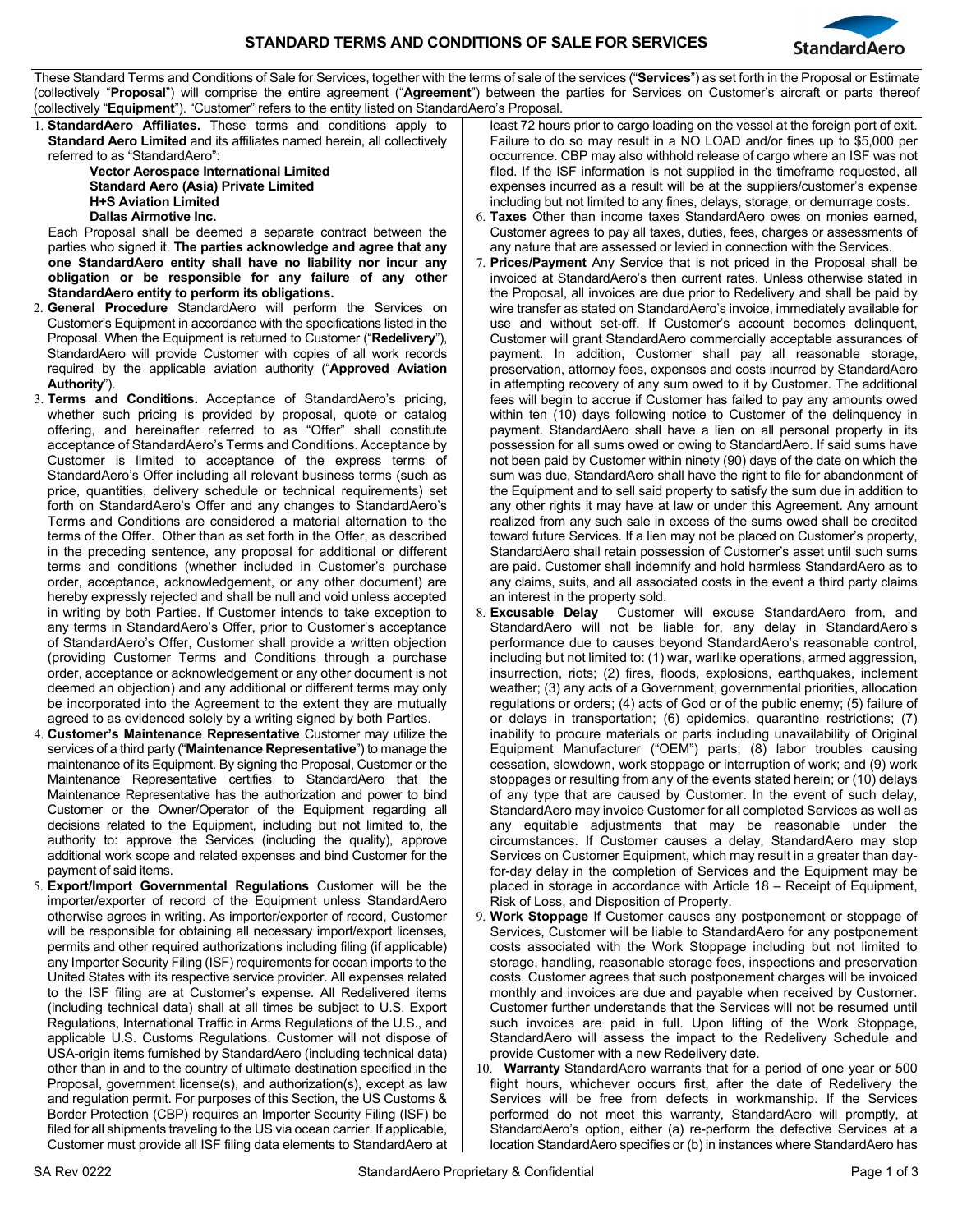

agreed in advance and in writing to arrange re-performance by a third party, refund the repair price allocable to the defective Services. The warranty period on any such re-performed Services will be the unexpired portion of the original warranty. StandardAero will not reimburse costs of movement of Customer's aircraft. StandardAero will pass through to Customer any available manufacturer parts warranty and will use commercially reasonable efforts to assist Customer with administration of such warranty claims. **This warranty is exclusive and in lieu of all other warranties including warranties of merchantability and fitness for a particular purpose**. **Except for StandardAero's gross negligence or willful misconduct, StandardAero will not be responsible for incidental, resultant or consequential damages.** This warranty is not assignable without StandardAero's written consent and is applicable only if, following Redelivery, the Equipment (a) has been transported, stored, installed, operated, handled, maintained and repaired in accordance with Airworthiness Directives and the then-current recommendations of the Equipment manufacturer as stated in its manuals, Service Bulletins or written instructions; (b) has not been altered, modified or repaired by anyone other than StandardAero; and (c) has not been subjected to accident, misuse, abuse or neglect.

- 11. **StandardAero Indemnity** StandardAero will indemnify Customer from third party losses for damage to or destruction of any property or any injury to or death of any person caused by StandardAero's negligent performance of the Services and for which, as a condition of such indemnification, Customer has promptly given notice of such claim; provided, however, StandardAero shall not be required to indemnify Customer for any losses arising from Customer's negligence or misconduct. The indemnification provided hereunder shall be Customer's sole and exclusive remedy for such third party losses. StandardAero shall indemnify Customer from and against all losses resulting in injuries or damages suffered by employees of StandardAero to the extent they arise from performance of the Services hereunder.
- 12. **Customer Indemnity** Customer will indemnify StandardAero from third party losses for damage to or destruction of any property (including the Equipment) or any injury to or death of any person caused by Customer's use, operation, repair, maintenance, or disposition of the Equipment; provided, however, Customer shall not be required to indemnify StandardAero for any losses caused by StandardAero's negligence or misconduct in its performance of the Services. Customer shall indemnify StandardAero from and against all losses resulting in injuries or damages suffered by employees of Customer and Customer's Maintenance Representative while on the premises of StandardAero.
- 13. *Limitation of Liability* **The total liability of StandardAero shall not exceed the dollar value of the amounts paid by Customer for the Services provided. Neither Party shall be liable for indirect, special, incidental, punitive or consequential damages including, without limitation, loss of use, revenue or diminution of value whether as a result of breach of contract, warranty and any other claims at law or in equity including claims for fraud or tort. This limitation of liability shall not apply to instances of gross negligence or willful misconduct by StandardAero or to the indemnity obligations stipulated in this agreement.**
- 14. **Customer Insurance** If StandardAero is providing Services on Customer's Aircraft, Customer shall, at its expense, procure, maintain and keep in full force and effect hull insurance to protect the value of the Equipment. Additionally, Customer shall, at its expense, for the same duration, procure, maintain and keep in full force and effect a general liability policy with minimum limits of \$100,000,000.00 per occurrence, and will name StandardAero as an additional insured. All Customer policies will be endorsed to waive any and all subrogation against StandardAero. Before Services commence, Customer will provide StandardAero with Certificates of Insurance evidencing the waiver of subrogation and providing that the insurance may not be cancelled without 30 days prior written notice to StandardAero. Customer's failure to provide a Certificate of Insurance does not relieve Customer of the obligations stated herein. Customer acknowledges that StandardAero is not liable for loss of the Aircraft or other damage to property, personal injury or death of any person, while the Aircraft is in flight unless such occurrence is solely caused

by a product or component improperly repaired by StandardAero under the terms of this Agreement. For purposes of this clause, the term "in flight" is defined as the time period commencing when the Aircraft moves forward in taking off or attempting to take-off for air transit, while in the air and until the Aircraft comes to rest after landing. Furthermore, StandardAero shall not be liable for damage to the Aircraft while in the care, custody or control of StandardAero if such damage was a result of an Act of God or reasons beyond the control of StandardAero unless such damage is due to the negligence or misconduct of StandardAero.

- 15. **StandardAero Insurance** StandardAero, at its expense, will maintain until Redelivery of the Equipment the following insurance coverage: Aviation Products Liability including Aviation Premises, Products and Completed Operations and Hangarkeepers Liability for a Combined Single Limit Bodily Injury and Property Damage in the amount of \$200,000,000 each occurrence (aggregate in respect of products liability).
- 16. **Confidentiality** The parties shall treat as strictly confidential all provisions of this Agreement and any information disclosed by one party to the other in furtherance of this Agreement, with the exception that the receiving party may share information in the following limited circumstances: (a) to its employees or professional advisors on a strictly need-to-know basis and only after, as applicable: i) advising its such employees of the requirements of this provision; or ii) having any such third party(ies) sign a non-disclosure agreement; (b) as may be required to be disclosed for an investigation by a governmental authority or other mandatory legal process only to the extent legally required and only after giving notice to the disclosing party with sufficient time to allow that party to commence a legal process to limit such disclosure; (c) is in the public domain through no breach of the confidentiality obligations contained herein; (d) was independently developed by the receiving party supportable by documentation; or (e) to the extent reasonably required to be disclosed to commence, in furtherance of, or to enforce any rights or obligations of a party under this Agreement or any judgment arising out of, any court proceeding or other dispute resolution proceeding related this Agreement..
- 17. **Termination** Either Party may terminate this Agreement upon thirty (30) days written notice for breach of any material provision, unless such breach is cured within the thirty (30) days. StandardAero may terminate this Agreement immediately if Customer (a) fails to make any of the required payments when due, (b) makes any agreement with Customer's creditors due to Customer's inability to make timely payment of Customer's debts, (c) enters into compulsory or voluntary liquidation, (d) becomes insolvent, or (e) becomes subject to the appointment of a receiver of all or a material part of Customer's assets. Upon any such termination, Customer will not be relieved of Customer's obligation to pay for Services performed and Customer's Equipment may be placed into storage in accordance with Article 18-Receipt of Parts, Risk of Loss, and Disposition of Property..
- 18. **Receipt of Parts, Risk of Loss, and Disposition of Property.** StandardAero's signature or electronic confirmation of a shipment delivery is not confirmation of the products received. StandardAero will confirm that the items listed in the shipment documents have been physically received within three (3) business days from receipt at StandardAero's facility. StandardAero will not be liable for discrepancies between the shipping documents and the products received. If available, videography will be used to substantiate any such discrepancy. Risk of loss or damage to the Equipment will pass to Customer upon Redelivery. If Customer's Equipment a) cannot be Redelivered when ready due to Customer's 1) act or failure to act, 2) refusal to accept Redelivery, or 3) request that Redelivery not be made when otherwise ready, or b) required to be placed on hold due to an excusable delay as defined in Article 8 or at the direction of Customer, StandardAero may make Redelivery by placing the Equipment in storage. In such event: 1) all reasonable expenses StandardAero incurs for activities such as, but not limited to, preparation for placement into storage, handling, reasonable storage fees, inspection and preservation will be due and payable on receipt of StandardAero invoice for same; and (2) all risks of loss associated with the Equipment will pass to Customer upon placing the Equipment in storage. If Customer fails to provide any necessary approvals for StandardAero to proceed with repairs, or arrangements are not made by Customer within ninety (90) days to pick up the Equipment after notification from StandardAero that the Equipment needs to be dispositioned, StandardAero shall have the right to dispose of the Equipment without any further notice as it sees fit,